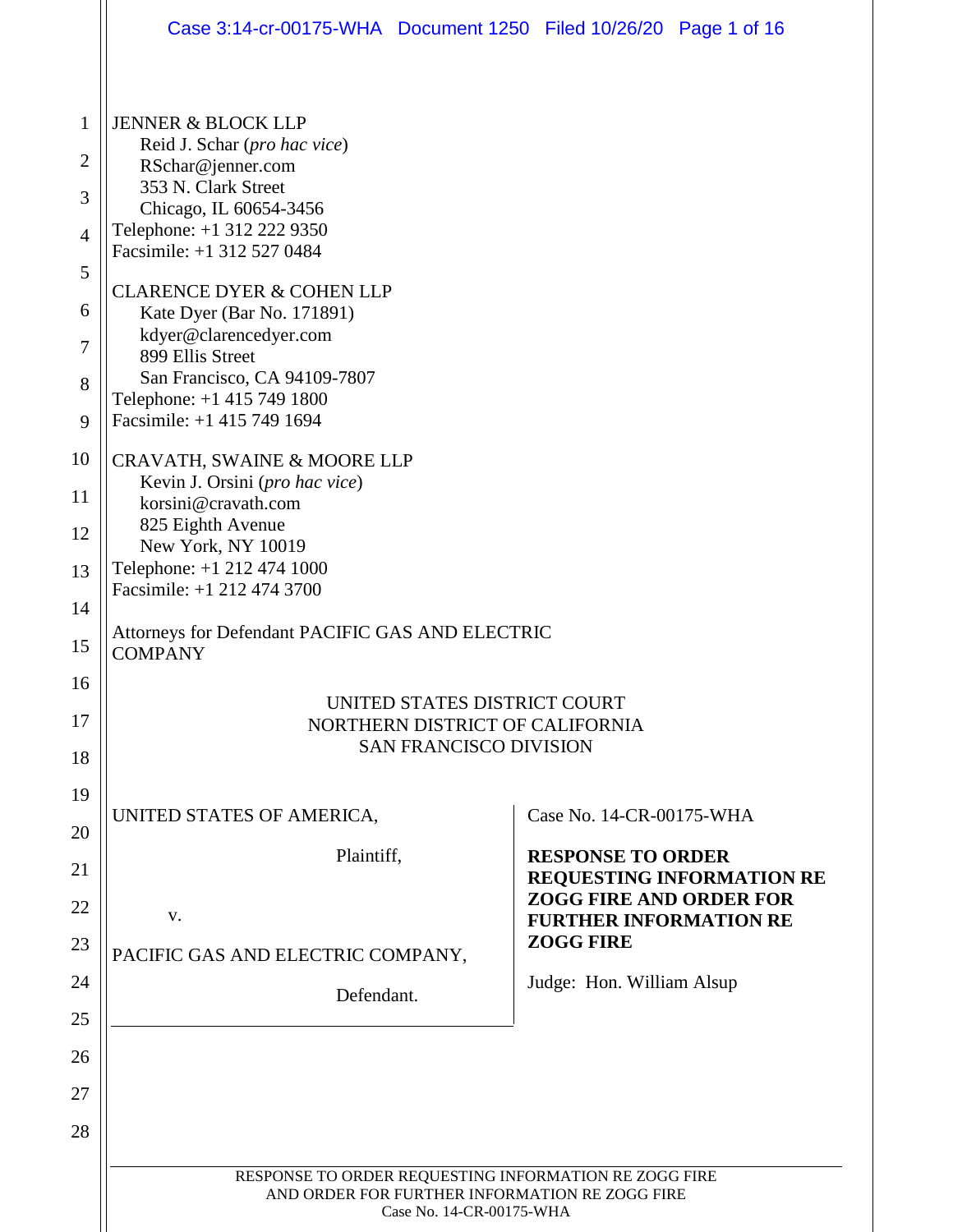Defendant Pacific Gas and Electric Company ("PG&E") respectfully submits this response to the Court's October 12 and October 21, 2020 orders requesting information regarding the Zogg Fire. (Dkt. 1246; Dkt. 1248.)

PG&E recognizes the devastation caused by the Zogg Fire, which resulted in the loss of four lives and destroyed many homes. Like the Court, PG&E is actively seeking to understand the cause of the fire and the role, if any, of PG&E's facilities. PG&E provides the following information by the October 26 deadline set by the Court, based on information currently known to PG&E and the records PG&E has been able to collect and preliminarily analyze in the time provided.  $P G \& E$ 's investigation into the cause of the Zogg Fire is continuing. PG&E will supplement these responses to provide the further information specified below that it is in the process of collecting and reviewing.

**Question 1:** PG&E shall please explain its role in the ignition of the Zogg Fire. **PG&E Response:** 

PG&E has not determined what role, if any, its equipment may have had in the ignition of the Zogg Fire. CAL FIRE has not reported a determination as to the cause of the fire and, as described below, PG&E has not had access to the evidence collected by CAL FIRE in connection with its ongoing investigation, with which PG&E is cooperating.

18 19 20 22 23 24 25 26 According to CAL FIRE's website, the Zogg Fire began on September 27, 2020 at 4:03 p.m. in the area of Zogg Mine Road and Jenny Bird Lane, north of Igo in Shasta County. The properties on Zogg Mine Road are served by a distribution circuit, the Girvan 1101 12 kV Distribution Circuit ("Girvan Circuit"). According to data currently available to PG&E, at approximately 2:40 p.m., a SmartMeter recording power usage at a property on Zogg Mine Road near the intersection of Zogg Mine Road and Jenny Bird Lane reported a drop in voltage to a level below that required for its continued operation (known as a "last gasp" event). Also at approximately 2:40 p.m., a Line Recloser on the Girvan Circuit, LR 323094, reported a temporary reduction of voltage on the line. LR 323094 is the line recloser physically closest to the intersection of Zogg Mine Road and Jenny Bird Lane, but does not protect the branch of the

1

2

3

4

5

6

7

8

9

10

11

12

13

14

15

16

17

21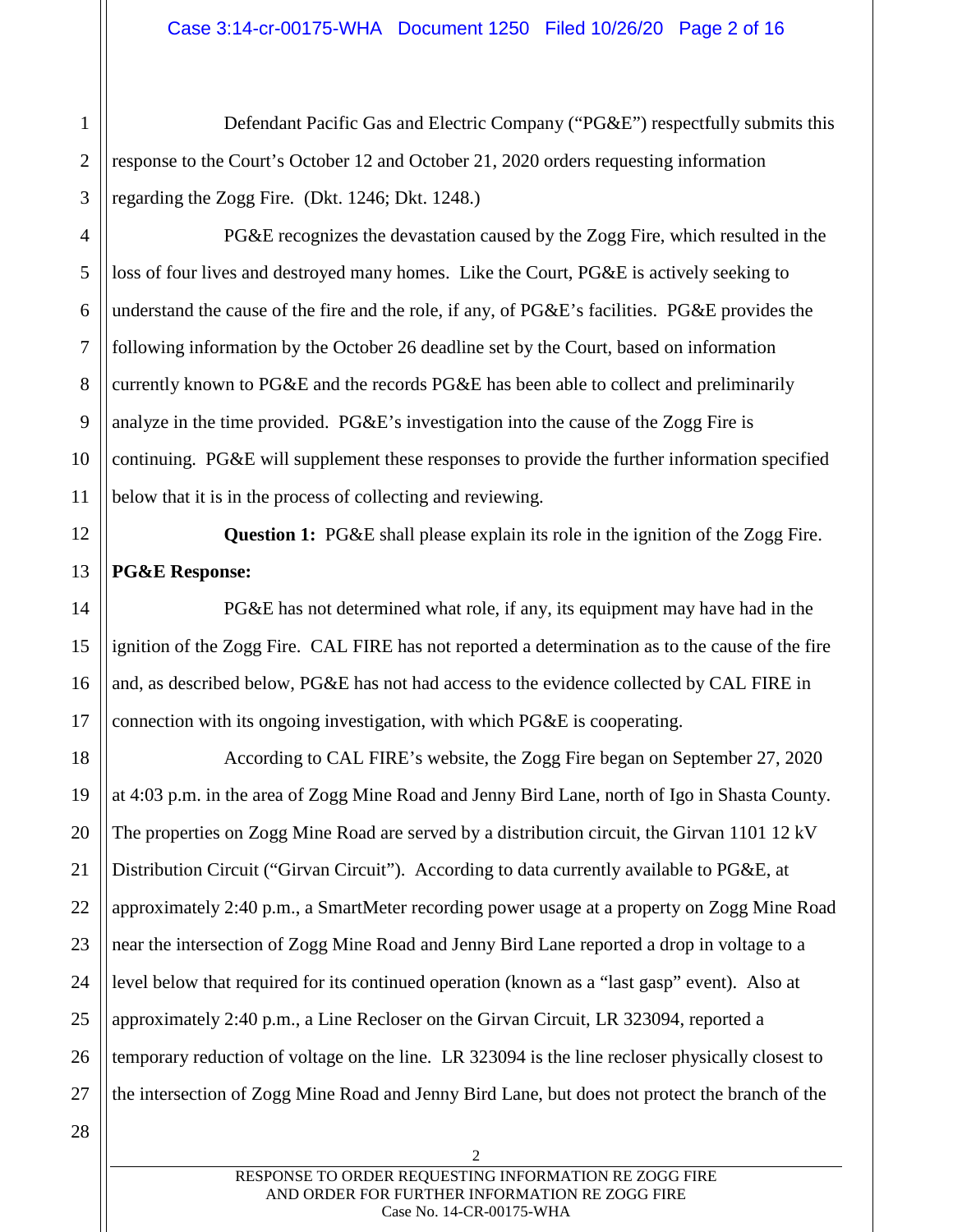4 Girvan Circuit (known as a "tap line") that supplies the area near that intersection. Attached as Exhibit A is a map showing the location of LR 323094, the intersection of Zogg Mine Road and Jenny Bird Lane, and the other protective devices on the Girvan Circuit that are referenced in this response.

At approximately 2:41 p.m., two other Line Reclosers (LR 1330 and LR 1636) recorded current levels in excess of their Minimum To Trip ("MTT") that were not long enough in duration to open the Line Reclosers and de-energize the line. LR 1330 and LR 1636, which are upstream and to the southeast of the intersection of Zogg Mine Road and Jenny Bird Lane, serve as the protective devices for line segments that supply power to that area. LR 1636 is the protective device nearest the Girvan Circuit's power source, and LR 1330 is a protective device further downstream. MTT is a threshold setting on line reclosers. Exceeding the MTT threshold for a prescribed amount of time will cause a line recloser to open or "trip", resulting in de-energization of the line it protects. The prescribed amount of time will vary depending on, among other factors, the level of current recorded, with the prescribed time being shorter for higher current. $<sup>1</sup>$ </sup>

LR 1636 and LR 1330 both have a feature enabled for detecting high-impedance faults, known as the "Sensitive Ground Fault" ("SGF") setting. A high-impedance fault is a situation where a line-to-ground fault has occurred, but it draws less fault current because the energized phase's contact to earth has high resistance. The SGF feature uses a lower MTT threshold for tripping the recloser (20 amps for LR 1330 and 25 amps for LR 1636). The recloser will not open unless that current threshold is continuously exceeded for a prescribed amount of time (20 seconds for LR 1330 and 25 seconds for LR 1636). The delay avoids the operation of the protective devices in response to transient conditions, such as normal changes in loads on the line. The current levels recorded by LR 1330 and LR 1636 at approximately

<sup>1</sup> For example, based on their settings at the time of the Zogg Fire, LR 1330 and LR 1636 would have tripped in approximately 0.3 seconds and approximately 0.57 seconds, respectively, had they detected a 1,000-amp line-to-ground fault.

27

1

2

3

5

6

7

8

9

10

11

12

13

14

15

16

17

18

19

20

21

22

23

24

25

26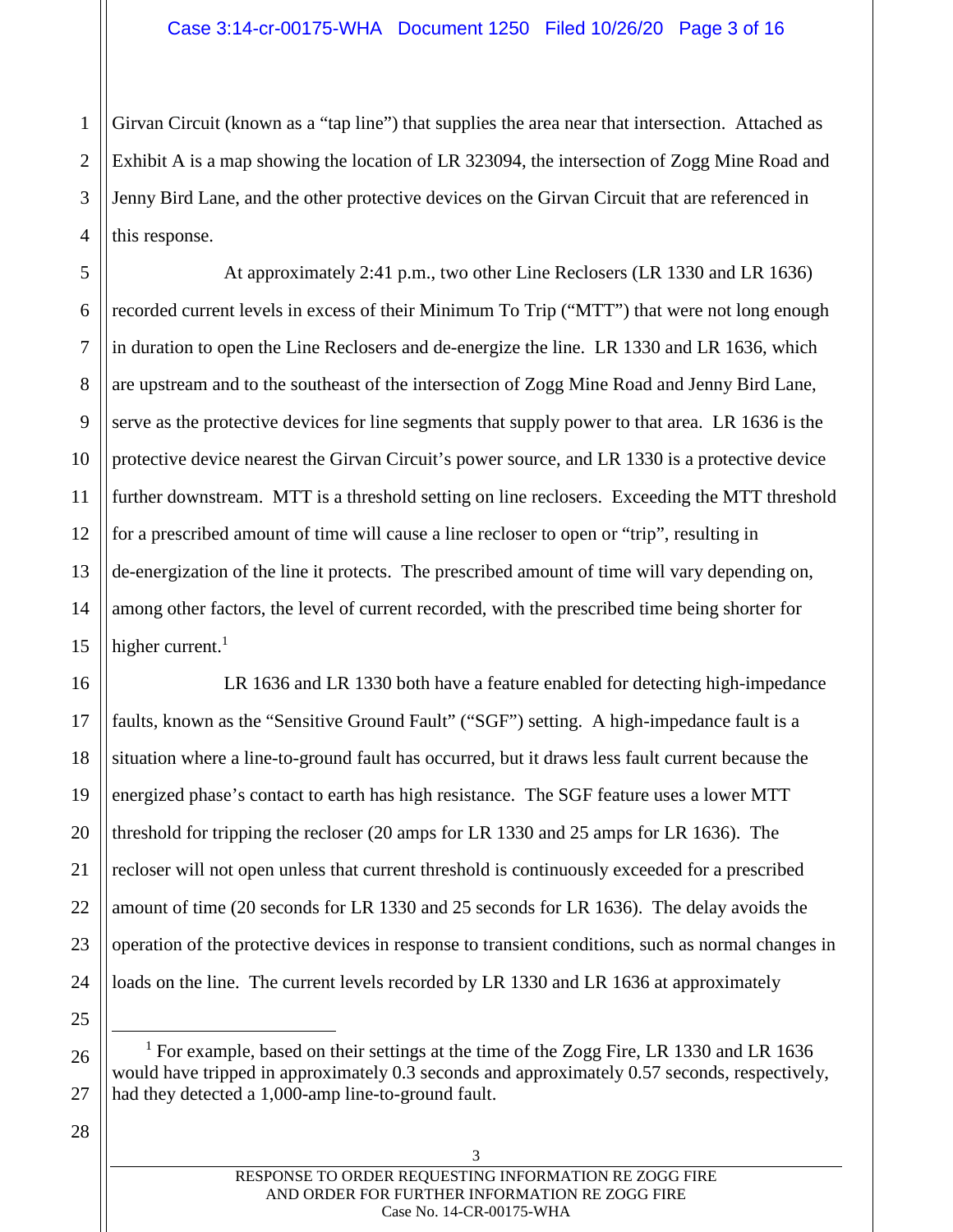1 2 2:41 p.m. did not exceed their MTT thresholds of 20 and 25 amps, respectively, for a long enough duration to cause these reclosers to open and de-energize the line.

7

8

9

10

11

12

13

14

15

17

20

21

22

23

24

25

26

27

28

3 4 5 6 Also at approximately 2:41 p.m., Circuit Breaker 1101 at the Girvan Substation approximately 10 miles from the intersection of Zogg Mine Road and Jenny Bird Lane recorded current exceeding its MTT, although not for a period long enough to cause it to trip and de-energize the line.

At approximately 2:42 p.m., LR 1330 again reported current in excess of its MTT threshold of 20 amps. As with the current reported on LR 1330 and LR 1636 one minute earlier, the current associated with this event did not exceed the MTT threshold for a long enough period to cause LR 1330 to open and de-energize the line.

Also at approximately 2:42 p.m., smoke that may be associated with the Zogg Fire appears to become visible in footage recorded by a firewatch camera operated by the University of Nevada Reno and located approximately three miles east of the intersection of Zogg Mine Road and Jenny Bird Lane.

16 18 19 At approximately 2:43 p.m., three SmartMeters recording power usage at properties served by the Girvan Circuit upstream and to the southeast of the intersection of Zogg Mine Road and Jenny Bird Lane reported a loss of voltage on one of the phase conductors. Approximately one minute later, one of the meters reported a drop in voltage to a level below that required for its continued operation.

Also at approximately 2:43 p.m., GOES-17, a geostationary weather satellite operated by the National Oceanic and Atmospheric Administration ("NOAA"), detected a heat signature in the area north of Igo and Ono that did not register at that time as a fire.

Between approximately 2:44 and 2:47 p.m., LR 1636 and LR 1330 each reported current levels in excess of their MTT thresholds, although not for a long enough period for them to open and de-energize the line.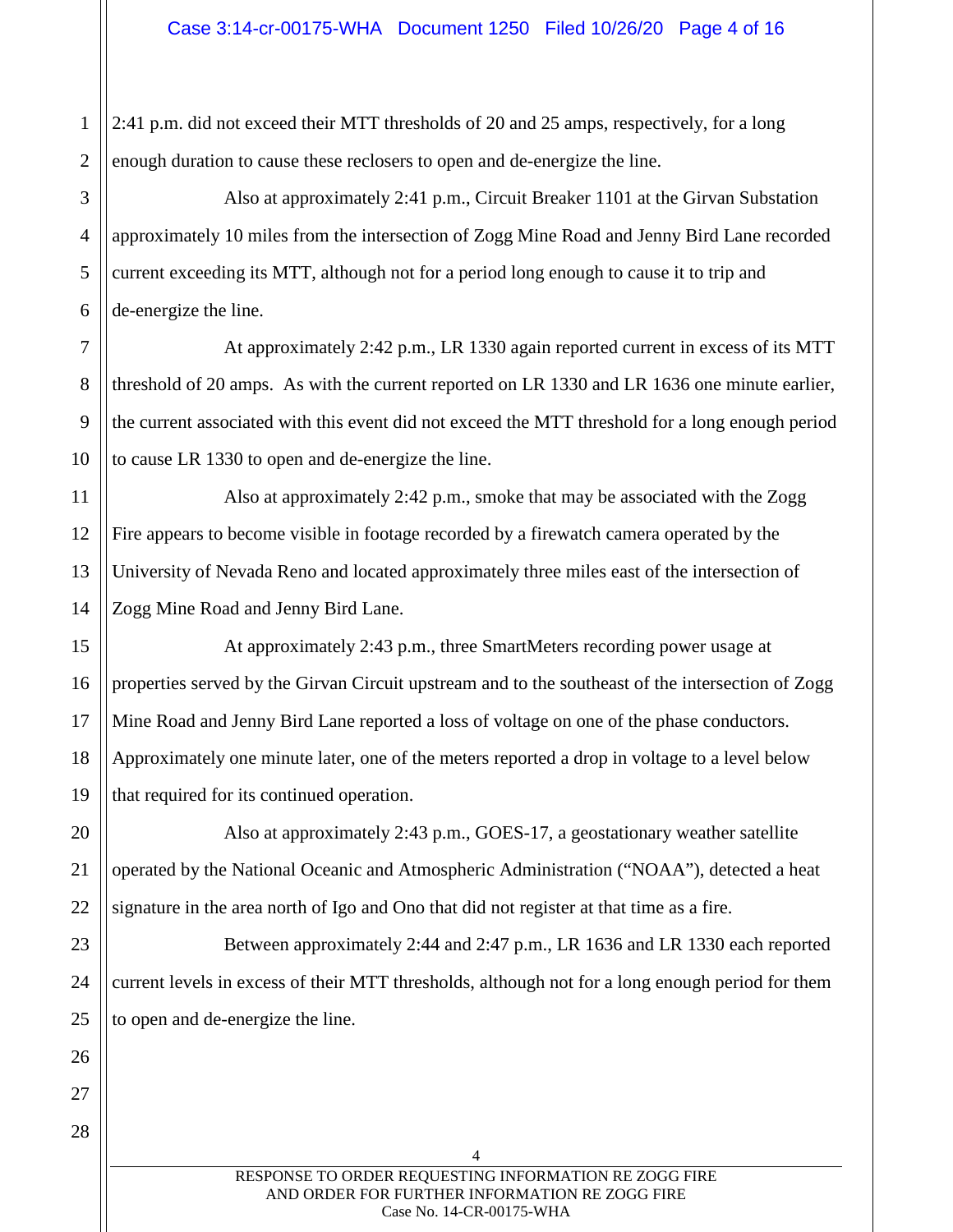At approximately 2:46 p.m., GOES-17 detected a fire in the area north of Igo and Ono. At approximately the same time, GOES-16, another geostationary weather satellite operated by NOAA, also detected a fire in the area north of Igo and Ono.

6 At approximately 3:00 p.m., a PG&E troubleman responding to reports of voltage loss on the Girvan Circuit's SmartMeters observed fire from his location on Knighton Road in Redding and reported it to PG&E's Distribution Control Center.

At approximately 3:06 and 3:07 p.m., respectively, LR 1330 and LR 1636 again reported that they had exceeded their MTT thresholds. The current recorded by LR 1330 exceeded the MTT threshold for a long enough period to cause it to open, de-energizing the line downstream of LR 1330. LR 1636 did not open because LR 1330, which is downstream of LR 1636, had already de-energized the affected portion of the circuit downstream of LR 1330. Because automatic reclosing had been disabled on LR 1330 during fire season, it did not attempt to automatically reclose and re-energize the line.

Between the start of the fire on September 27, 2020 and October 9, 2020, CAL FIRE restricted public access to the entirety of Zogg Mine Road, starting about three miles south of the intersection of Zogg Mine Road and Jenny Bird Lane. On October 9, 2020, CAL FIRE informed PG&E that it had taken possession of certain PG&E equipment near that area and allowed access to the area. CAL FIRE has since provided to PG&E a report (attached as Exhibit B) of PG&E property collected by CAL FIRE as evidence.<sup>2</sup>

PG&E first gained access to the area near the intersection of Zogg Mine Road and Jenny Bird Lane on October 10, 2020, following CAL FIRE's collection of evidence. At that time, PG&E observed that CAL FIRE had collected evidence from three spans of the Girvan Circuit about a quarter mile southeast of the intersection of Jenny Bird Lane and Zogg Mine Road. Attached as Exhibit C is a map showing these three spans, as well as the pole numbers for

 $2$  The property report attached as Exhibit B states that CAL FIRE collected a SmartMeter associated with badge number 1009791938. PG&E understands from CAL FIRE that the correct badge number for the SmartMeter collected by CAL FIRE is 1009791983.

28

1

2

3

4

5

7

8

9

10

11

12

13

14

15

16

17

18

19

20

21

22

23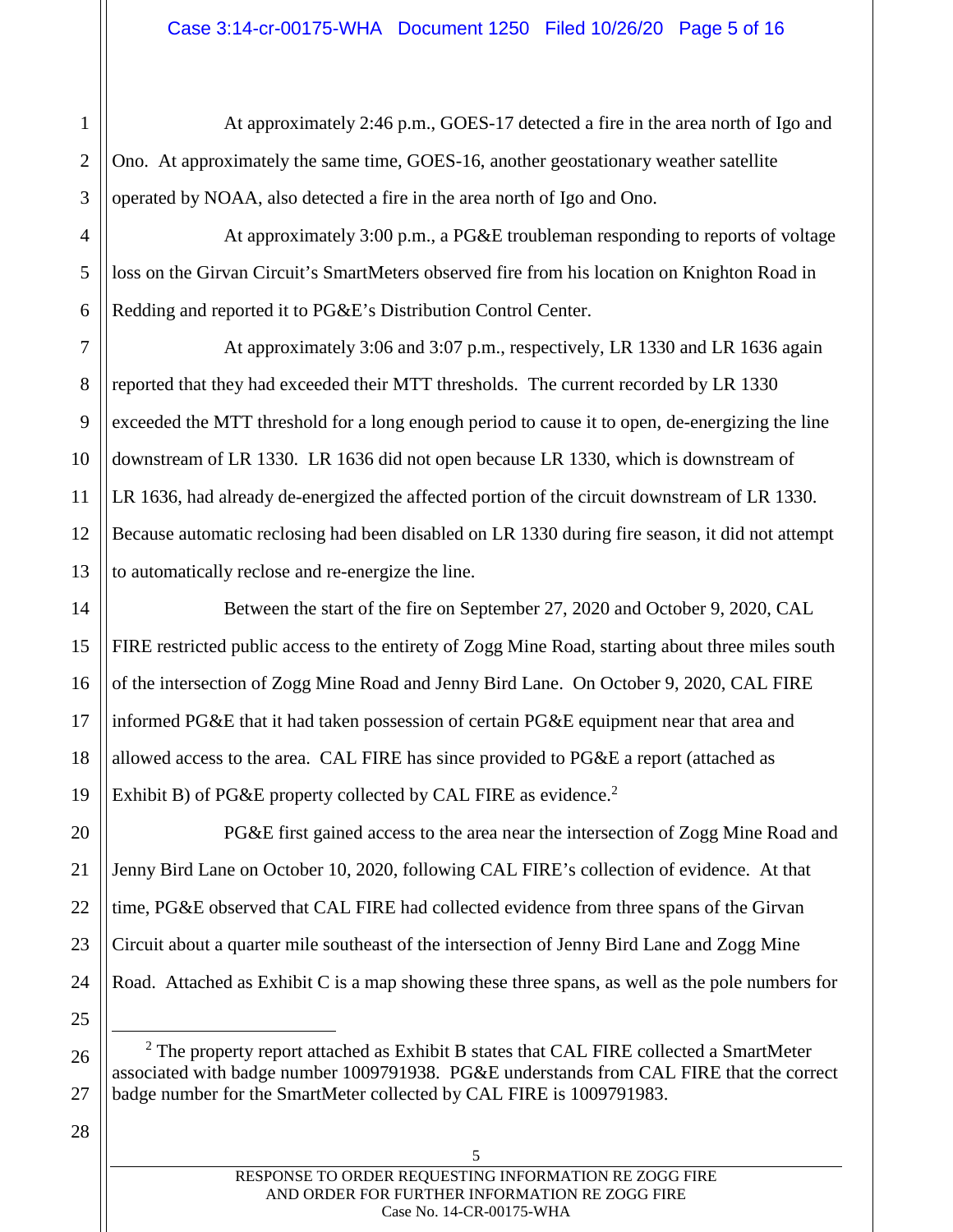2 the poles supporting them. Those three spans—between pole 103320099 and pole 101457898 are referred to herein as the "area of interest".

3 4 5 6 7 8 9 10 11 12 13 14 15 16 17 By the time PG&E was permitted access, the area of interest had been significantly modified as a result of CAL FIRE's investigative process. In particular, PG&E observed signs of heavy equipment and vegetation work in the area. It appeared to PG&E that CAL FIRE had collected, in addition to the PG&E equipment detailed in Exhibit B, sections of a Gray Pine tree that had been rooted north of the line and pole 101457905, in the span between pole 101457905 and pole 101457903. The Gray Pine appeared to have been cut at the base, and CAL FIRE had collected the root collar and stump of the tree, as well as one trunk section (which PG&E estimates may have been roughly eight feet long) and branches from higher up on the tree. Based on post-fire field measurements, the Gray Pine appears to have been rooted approximately 60 feet from PG&E's line. Some parts of the root system beneath the soil surface, most of the tree trunk and several branches were left behind. PG&E did not observe the area of interest before CAL FIRE's evidence collection. CAL FIRE did not request PG&E's assistance in collecting any evidence, and CAL FIRE has declined at this time to provide PG&E access to any of the evidence collected by CAL FIRE (with the exception of the three SmartMeters collected by CAL FIRE for which PG&E retrieved data stored on the devices for CAL FIRE).

PG&E is in the process of collecting and preserving, among other things, its equipment left behind by CAL FIRE in the area of interest and the remainder of the Gray Pine tree from which CAL FIRE appears to have collected sections. Although CAL FIRE has not indicated why it collected sections of this tree, PG&E is preserving the remainder in an abundance of caution pending the outcome of CAL FIRE's investigation. Because of the terrain in the area, the dimensions of the remaining sections of the Gray Pine, and the need to extract the root system of the Gray Pine, collection of this vegetation will require use of a helicopter and specialized equipment.

> RESPONSE TO ORDER REQUESTING INFORMATION RE ZOGG FIRE AND ORDER FOR FURTHER INFORMATION RE ZOGG FIRE Case No. 14-CR-00175-WHA

6

18

19

20

21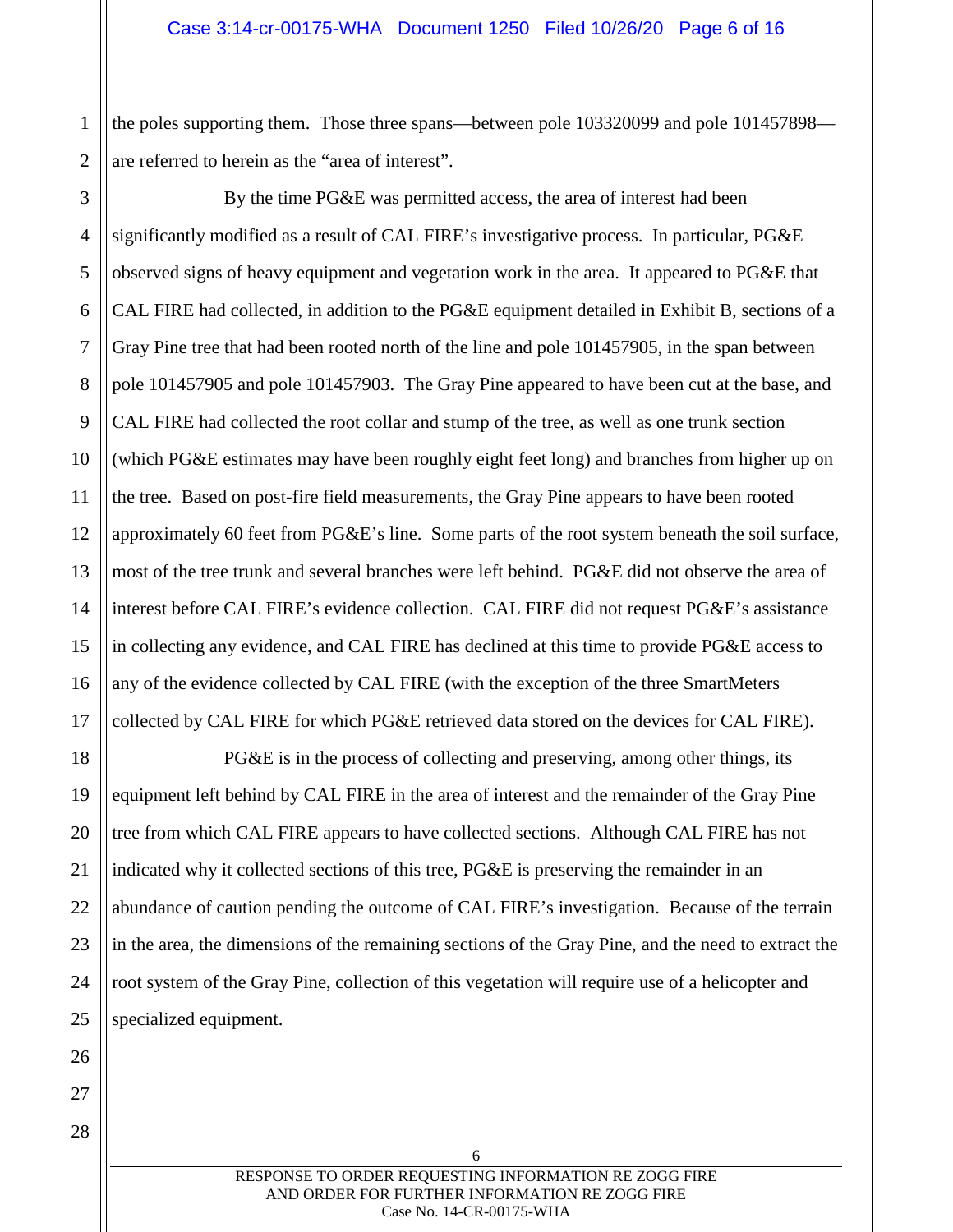**Question 2:** PG&E shall also describe the PG&E equipment removed by CAL FIRE and the location of the equipment when it was in use.

# **PG&E Response:**

1

2

3

14

15

16

17

4 5 6 7 8 9 10 11 12 13 As noted above, CAL FIRE collected the PG&E equipment described in Exhibit B. As shown in that property report, CAL FIRE collected three SmartMeters that recorded electricity usage at three properties on Zogg Mine Road, each served by the Girvan Circuit; conductor from pole 103320099 to a point midspan between pole 101457903 and 101457898; two shattered insulators; one piece of crossarm hardware; and a burned crossarm. The CAL FIRE property report provided to PG&E does not specify the pole or poles from which these pieces of equipment were collected. However, on gaining access to the site after CAL FIRE's evidence collection, PG&E observed that pole number 101457905 was missing its crossarm, insulators and crossarm hardware. The location of the equipment collected by CAL FIRE while it was in use is shown in Exhibit C.

> **Question 3:** PG&E shall additionally describe the extent of trimmed and untrimmed vegetation in the area near where CAL FIRE took possession of PG&E's equipment.

# **PG&E Response:**

18 19 20 21 22 23 24 25 26 27 The Girvan Circuit, including the portion that runs through the area of interest, is located in forested terrain, as shown in Exhibit C, and traverses an elevated (Tier 2) fire-threat area on the California Public Utility Commission's ("CPUC") Fire Threat Map. Along with this submission, PG&E is providing the Court with a flash drive that contains 77 photographs of the area of interest taken by air during a Light Detection and Ranging ("LiDAR") survey of the Girvan Circuit in July 2019. The photographs are organized by pole number. The Gray Pine from which CAL FIRE collected sections was located nearest to pole 101457905. As examples of the broader set being provided to the Court, PG&E is attaching as Exhibit D three photographs of the area near pole 101457905. The photographs show the vegetation in the area of interest as of the time they were taken in July 2019. PG&E is providing below a summary of vegetation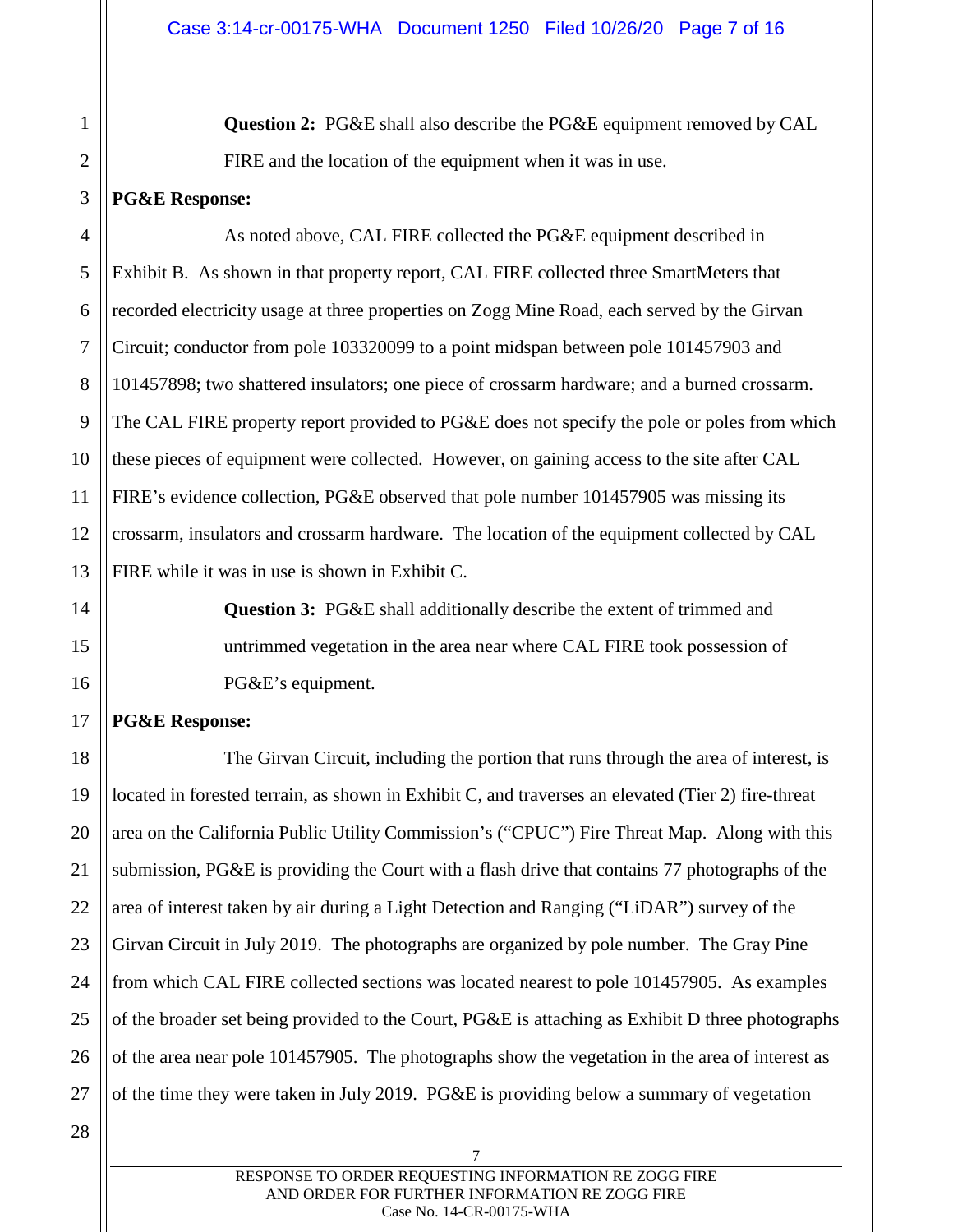1 2 management inspections and associated tree work in the area of interest both since and prior to the photographs taken in July 2019.

3

4

5

6

7

8

9

10

11

12

13

14

15

16

17

18

19

20

21

22

23

# **I. Vegetation Management Since July 2019**

Based on PG&E records identified to date, the area of interest was subject to one routine vegetation management patrol following the photographs taken in July 2019.<sup>3</sup> Specifically, the area of interest was subject to a routine vegetation management patrol from March to April 2020, which was performed for PG&E by CN Utility Consulting ("CNUC"), a vegetation management contractor that is a subsidiary of Wright Service Corp. Based on a review of its records, PG&E has not identified at this time any trees in the area of interest for which tree work had been prescribed but was incomplete at the time of the Zogg Fire.

As a result of the routine patrol from March to April 2020, work was prescribed by CNUC for a Black Oak, four Canyon Live Oaks and a Gray Pine near the three spans comprising the area of interest, and PG&E records indicate that the work was completed by a vegetation management contractor (Wright Tree Service of the West) in April 2020. In total, according to PG&E records, the routine patrol of the Girvan Circuit in 2020 resulted in more than 2,000 trees being identified for work (trimming or removal), including more than 600 trees in the area of Zogg Mine Road.

# **II. Vegetation Management Prior to July 2019**

In April 2019, the area of interest was subject to a routine vegetation management patrol. As a result of the April 2019 routine patrol, work was prescribed for four Gray Pines, two Live Oaks, a Black Oak, two Ponderosa Pines and a Knobcone Pine in the area of interest, and PG&E records indicate that the work was completed from May to June 2019.

In October 2018, the area of interest was subject to a routine vegetation management patrol. As a result of the October 2018 routine patrol, work was prescribed for two

<sup>3</sup> During a routine vegetation management patrol, pre-inspectors identify and prescribe work necessary to maintain compliance with California Public Resources Code § 4293.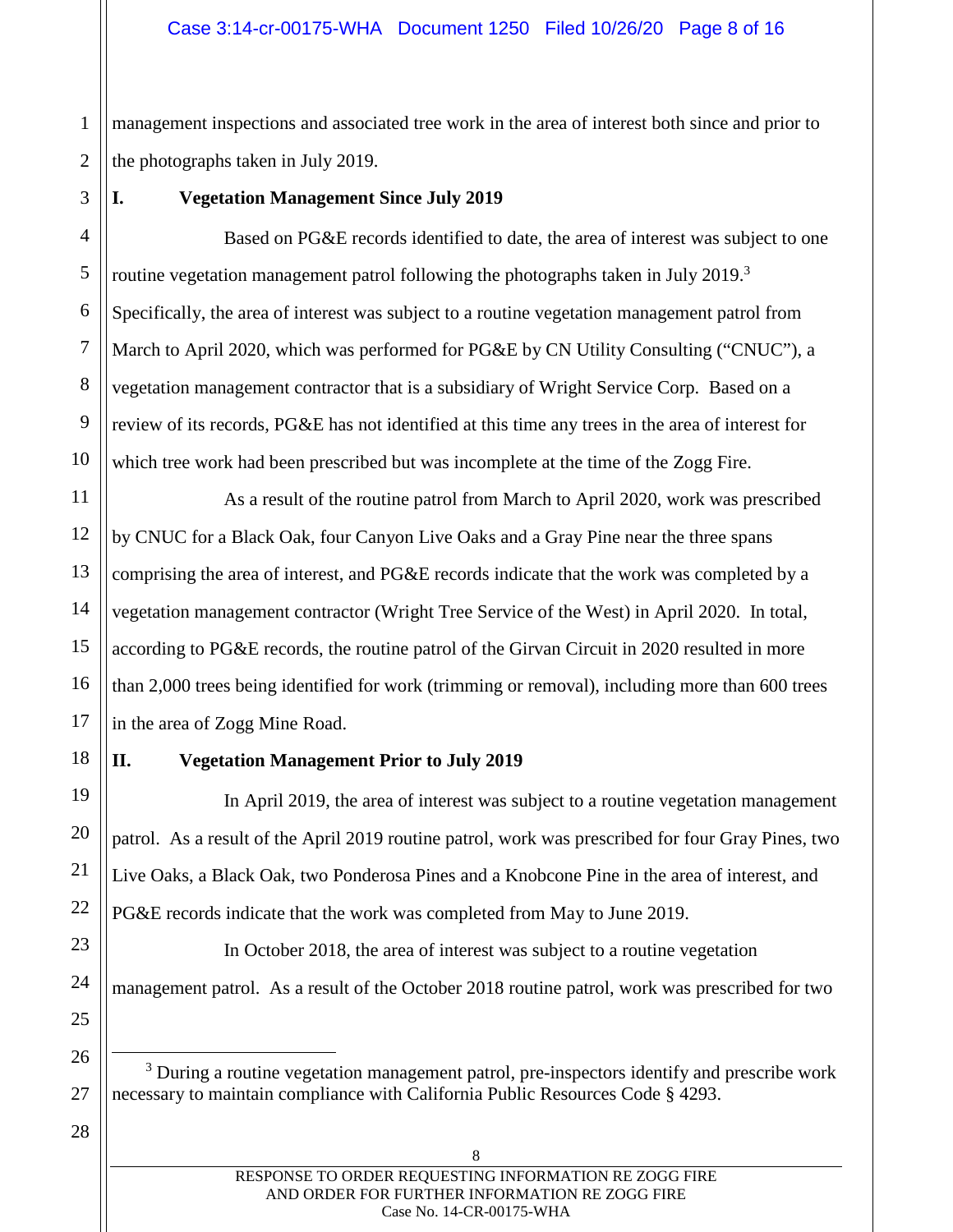2 Gray Pines, one Knobcone Pine and one Live Oak in the area of interest, and PG&E records indicate that the work was completed in February 2019.

From July to August 2018, the Carr Fire burned over 200,000 acres in Shasta and Trinity Counties. PG&E believes the area of interest experienced fire activity as a result of the Carr Fire. Following large fires, vegetation management work is performed to address the effects of fire on vegetation. PG&E is in the process of retrieving records associated with the vegetation management work performed after the Carr Fire, but has not been able to collect or analyze these records, which are stored separately by a third party, in the time provided. PG&E will update the Court once it has collected and analyzed these records.<sup>4</sup>

In April 2018, the area of interest was subject to a separate Catastrophic Event Memorandum Account ("CEMA") patrol (*i.e.*, an inspection for dead, dying or diseased trees performed in addition to PG&E's routine patrol, which also inspects for dead, dying or diseased trees). As a result of the April 2018 CEMA patrol, work was prescribed for a Gray Pine in the area of interest, and PG&E records indicate the work was completed in May 2018.

Based on the records PG&E has reviewed to date, the area of interest was not subject in 2019 to a separate CEMA patrol. While records exist suggesting a CEMA patrol occurred that year, they appear to refer to the routine vegetation management patrol that occurred in April 2019. One of the targets in PG&E's Wildfire Mitigation Plan for 2019 was the completion by year end of 100% of separate CEMA patrols for circuits within the CEMA program's scope. As PG&E disclosed to the Court and in reports to the CPUC on PG&E's compliance with the 2019 Wildfire Mitigation Plan, PG&E did not meet this target in 2019. This

1

3

 $\alpha$ 

<sup>&</sup>lt;sup>4</sup> On July 31, 2018, in connection with post-Carr Fire restoration work, PG&E generated a work order for a hazardous tree that had been burned at the base near pole 103320099, the northernmost pole in the area of interest. On August 12, PG&E canceled the work order based on its determination that the work would be completed under PG&E's routine vegetation management program. Based on field inspection and a diagram attached to the work order that shows the location of the hazardous tree relative to pole 103320099, PG&E believes that the tree referenced in the work order, which was adjacent to a different span than the one nearest the Gray Pine collected by CAL FIRE, was removed prior to the Zogg Fire.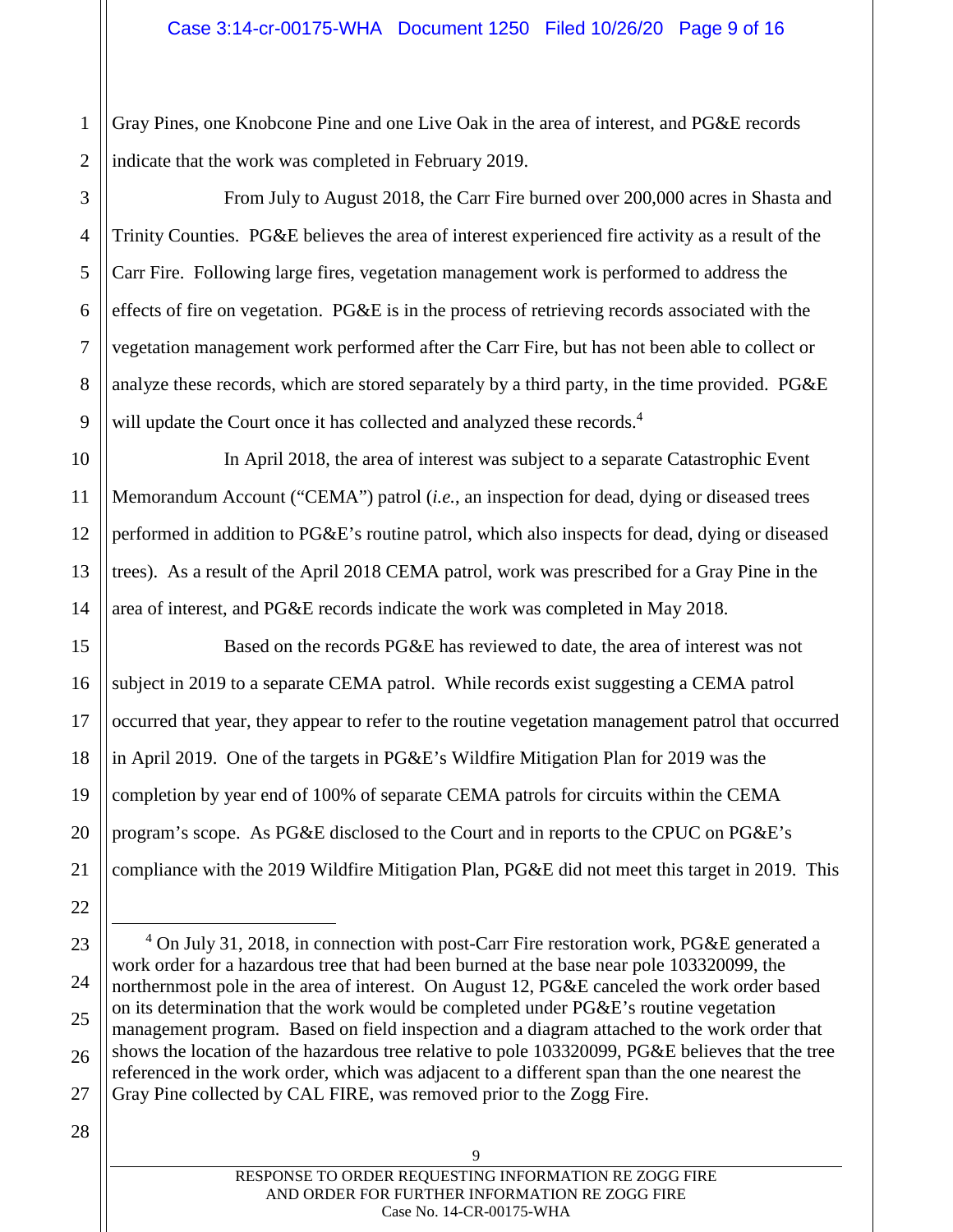#### Case 3:14-cr-00175-WHA Document 1250 Filed 10/26/20 Page 10 of 16

1 was due to a variety of factors, including scheduling and operational issues arising from PG&E's efforts to reschedule routine vegetation management patrols on a risk-prioritized basis so that the routine patrols on higher-risk circuits would be performed before fire season. The Girvan Circuit was one of the circuits that, starting in 2019, had its schedule adjusted so that the routine patrol and associated tree work would be done before fire season. PG&E is investigating why the relevant portion of the Girvan Circuit specifically was not subject to a separate CEMA patrol in 2019. PG&E will provide an updated response to the Court once its investigation into this issue is complete. As noted above, the Girvan Circuit was subject to a routine patrol from March to April this year that resulted in extensive tree work being prescribed and completed, including for the area along Zogg Mine Road. In 2020, a separate CEMA patrol of the Girvan Circuit was scheduled for October 2020, but was delayed by fire activity associated with the Zogg Fire, which ignited on September 27. The patrol has since started.

As the Court is aware, PG&E has augmented its routine vegetation management work through its Enhanced Vegetation Management ("EVM") program, which from 2019 to the end of this year will subject over 4,000 line miles to enhanced trimming and tree removal. The Girvan Circuit was not among the 4,000 miles subject to EVM in 2019 or this year. The area of the Girvan Circuit from which CAL FIRE collected evidence is not in an extreme fire-threat (Tier 3) area according to the CPUC's Fire Threat Map.

**Question 4:** PG&E shall also explain whether the equipment taken by CAL FIRE was transmission line equipment, distribution line equipment, or substation equipment.

### **PG&E Response:**

The PG&E equipment taken by CAL FIRE was distribution line equipment. **Supplemental Question 1:** PG&E shall supply to the Court all documents, emails, text messages, reports, voicemails and any other materials, in paper or

10 RESPONSE TO ORDER REQUESTING INFORMATION RE ZOGG FIRE AND ORDER FOR FURTHER INFORMATION RE ZOGG FIRE Case No. 14-CR-00175-WHA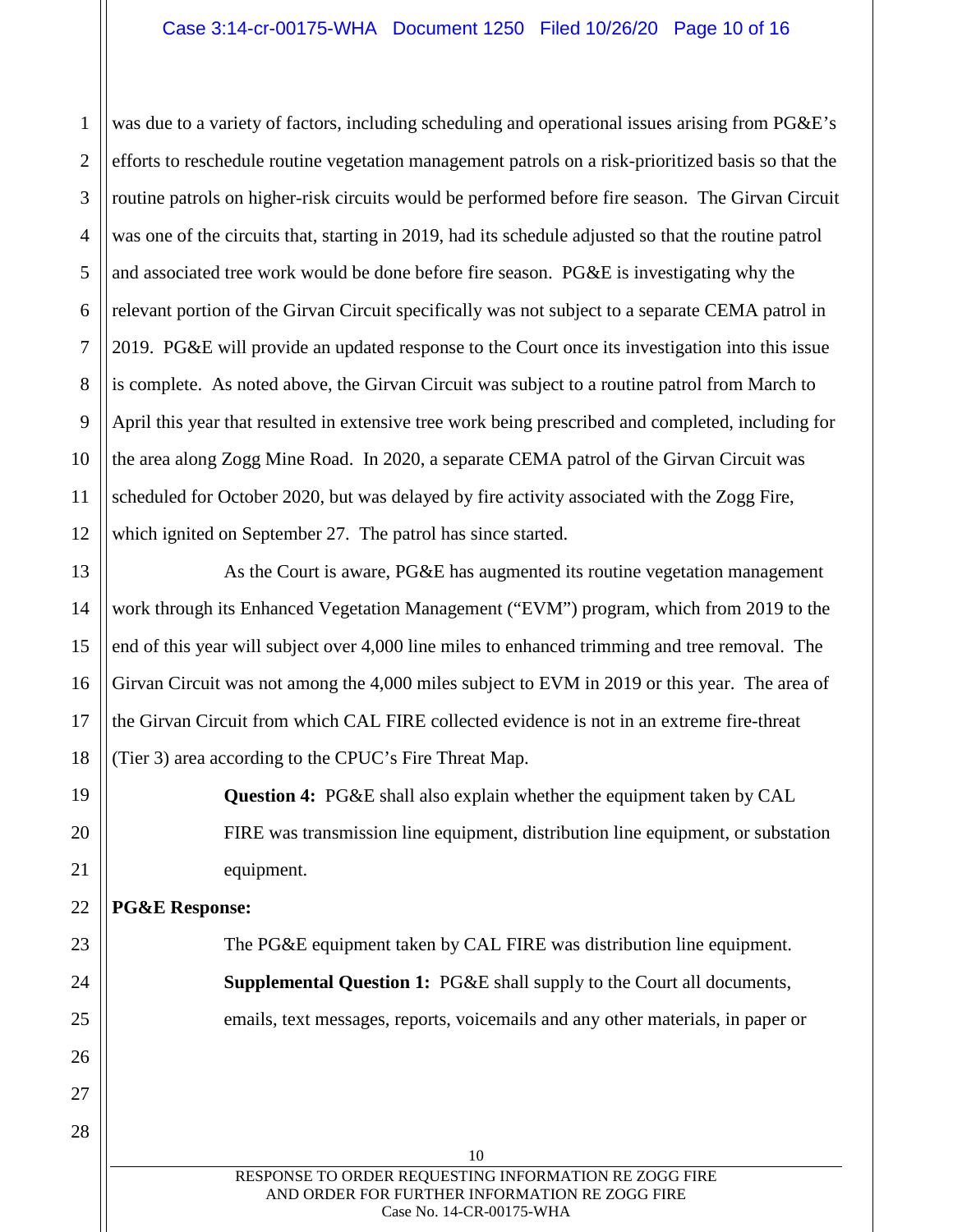electronic form, leading up to and concerning the decision to leave energized the line or circuit in question that possibly led to the Zogg Fire.

### **PG&E Response:**

1

2

3

4

5

7

8

9

11

15

16

17

18

19

20

6 10 12 13 14 On October 21, 2020, the Court inquired about PG&E's de-energization decisions concerning the Girvan Circuit and requested a response by October 26. In providing the answers below, PG&E notes that relevant PG&E personnel who may have otherwise provided input on this submission have been intensely engaged during this five-day window in managing multiple Public Safety Power Shutoff ("PSPS") events, where PG&E shuts off power to customers during extreme weather to prevent wildfires. One de-energization event is currently in progress. During this event, which has the highest winds and driest conditions of any PSPS event thus far this season, PG&E has taken the difficult step of turning off power to approximately 361,000 customer accounts across 36 counties and 17 tribal communities. To the extent PG&E needs to amend any of the answers below based on additional information or clarification provided by personnel engaged in those efforts, it will file such amendments with the Court.

Electricity is a service that PG&E provides to customers in its service area in a continuous manner. In advance of a PSPS event, PG&E identifies specific geographic areas for potential de-energization based on models that forecast weather conditions and fire risk across its service territory, described in further detail below. PG&E relies on, among other things, the network of over 900 weather stations that PG&E has built out over its service territory in the past few years.

21 22 23 24 25 Circuits not identified for inclusion in the scope of a potential PSPS event remain energized and are not subject to any decision during the event to leave the circuit energized. The models that PG&E employs to determine the PSPS scope did not identify the Girvan Circuit for potential de-energization on September 27, 2020. Accordingly, there was no "decision to leave energized the line". The Girvan Circuit was energized because PG&E's PSPS models, developed well before the Zogg Fire, did not identify that circuit for potential de-energization based on the facts and weather predictions available for the September 27, 2020 PSPS event.

26 27 28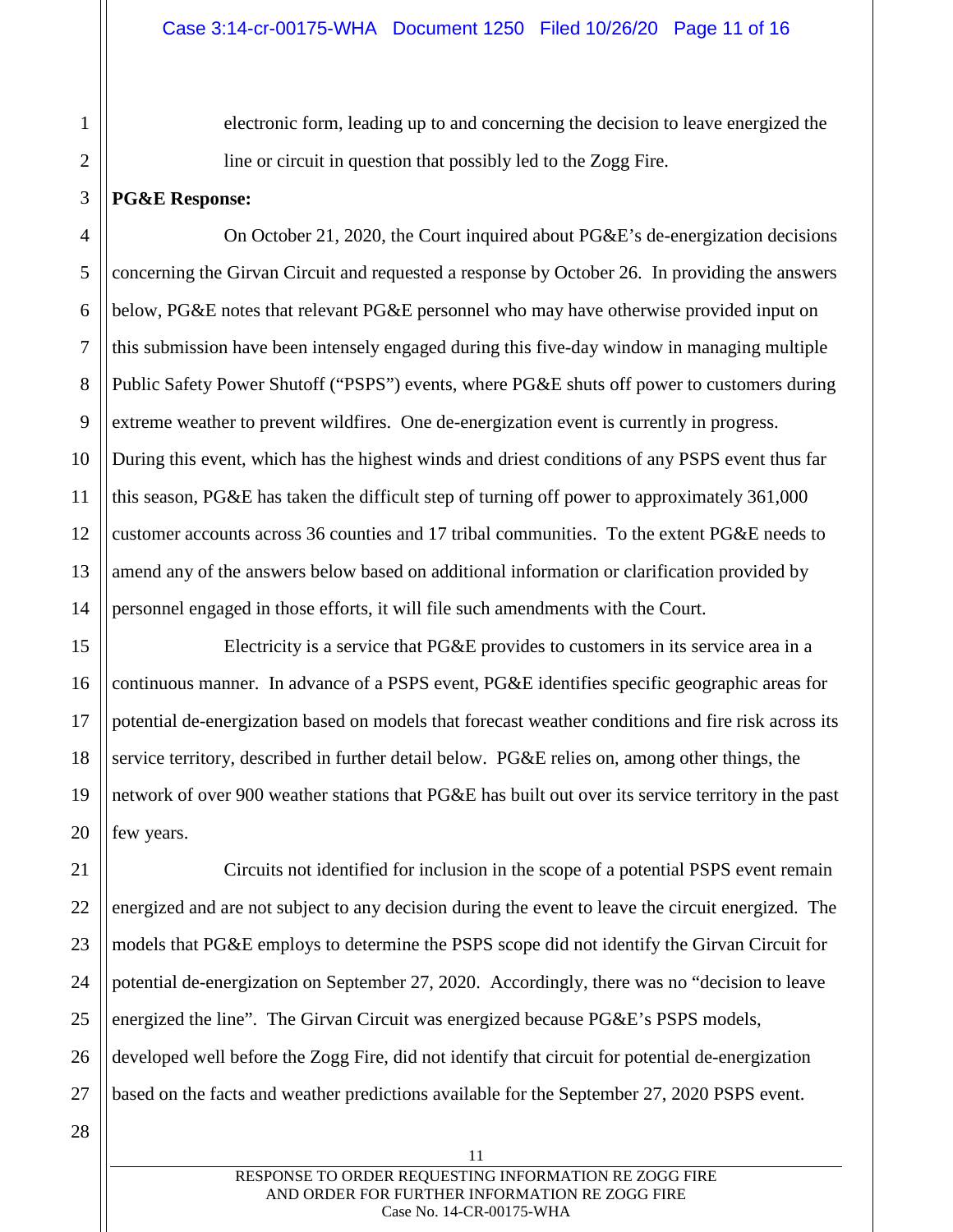The scope of a PSPS event is determined by a risk model developed by PG&E's expert meteorologists, called the Large Fire Probability ("LFP") model. For distribution lines, the LFP model combines two key inputs: PG&E's Outage Producing Winds ("OPW") model and its Utility Fire Potential Index ("Utility FPI"). The OPW and Utility FPI models are used together to analyze what conditions existed during the worst fires in California history to forecast when ignitions are most likely to become more extreme. PG&E works with several agencies to develop fire risk weather modeling, including CAL FIRE, external fire agencies, the National Weather Service, the Northern and Southern California units of the Geographic Area Coordination Centers, and the U.S. Forest Service Research Lab.

10 The OPW model is based on an analysis of windspeeds for every unplanned outage that occurred over the last decade and forecasts the probability of unplanned outages associated with wind events occurring in PG&E's service area. The OPW model is driven by PG&E's high-resolution weather modeling output at both 2 km and 3 km resolution. Outageproducing winds vary across PG&E's system based on differences in topography, vegetation and climatological weather exposure in different parts of PG&E's service territory. The output of the OPW model is a measure of the probability of an outage in specific parts of PG&E's service territory based on forecasted weather conditions.

The second component of PG&E's LFP model for distribution is its Utility FPI model. The Utility FPI model predicts the probability of observing a large fire, defined for these purposes as a fire of 1,000 acres or more, in a given geographic location based on three decades of meteorological data (including weather, fuel moisture and climatology data) and 26 years of historical wildfire data in PG&E's service territory. The Utility FPI model combines several data points including the Fosberg Fire Weather Index (a fire weather index created to measure the potential influence of weather on a wildfire based on model output of temperature, wind and relative humidity); fuel moisture data (10-hour dead fuel moisture and live fuel moistures); and landcover type (grass, shrub/brush, or forest). The Utility FPI model is also based on PG&E's

1

2

3

4

5

6

7

8

9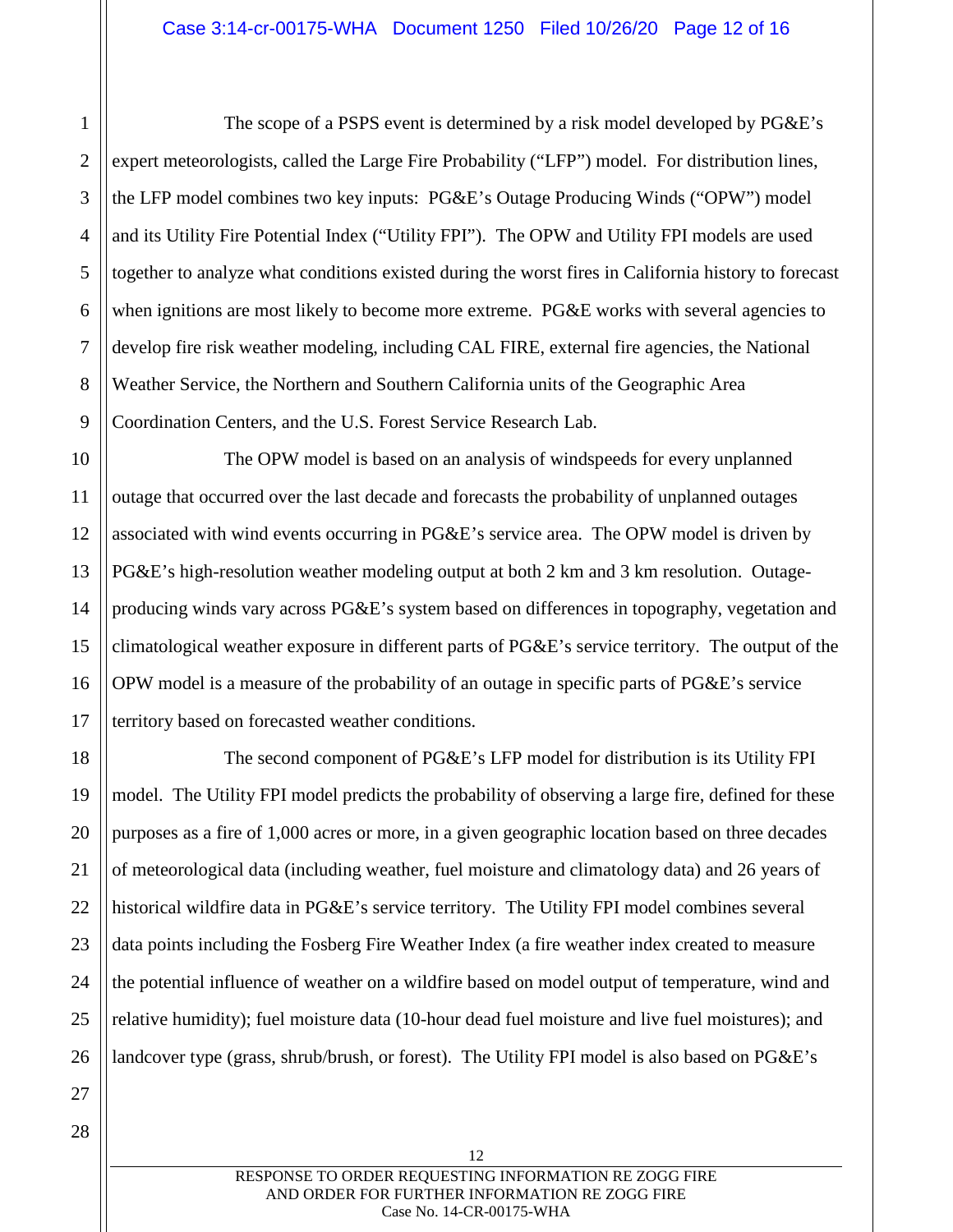high-resolution climatological, forecast weather and fuel moisture models and produces output at both 3 km and 2 km resolution.

These models are combined to form PG&E's LFP model, which is updated four times daily and forecasts for each of the next 84 hours the concurrence of outage-producing winds and the potential for large fires both spatially and temporally. The output of the LFP model is used to determine the meteorological footprint of PSPS events. PG&E then identifies the distribution and transmission lines and other assets within that footprint. For distribution lines, the PG&E team determines which circuits are impacted and evaluates the ability to sectionalize circuits to limit the de-energization scope and resulting customer impact.<sup>5</sup>

Based on these inputs, the LFP model did not identify the area encompassing the Girvan Circuit as within the meteorological footprint for de-energization and it was not, therefore, considered for de-energization as part of the September 27, 2020 PSPS event.

While no single factor determines the scope of a PSPS event, generally the windspeed threshold for de-energization is sustained winds above 25 mph and wind gusts in excess of approximately 45 mph. PG&E notes that, at the start of the Zogg Fire, the two nearest PG&E weather stations in PG&E's network recorded sustained winds of less than 15 mph and wind gusts of between 23 to 28 mph. Those two stations are located approximately 3.6 and 4.7 miles from the area of interest. PG&E also monitored weather data recorded by the U.S. Forest Service's Remote Automatic Weather Station ("RAWS") MMOC1, located approximately 4.2 miles from the area of interest and at higher elevation than that area. That weather station recorded sustained winds of 15 mph in the hour before the Zogg Fire and wind gusts of 32 mph

1

2

 $<sup>5</sup>$  In addition to these models, PG&E evaluates multiple forecasts from external weather</sup> agencies, including Red Flag Warnings from the National Weather Service, High Risk forecasts of Significant Fire Potential from the Geographic Area Coordination Center, and fire weather outlooks from the Storm Prediction Center, which is part of the National Weather Service within the NOAA. PG&E also considers information received from other weather agencies on interagency conference calls during high-risk periods; external forecasting services, including the European Center for Medium-Range Weather Forecasts and the Global Forecast System; field observer information; and data from PG&E's more than 900 weather stations.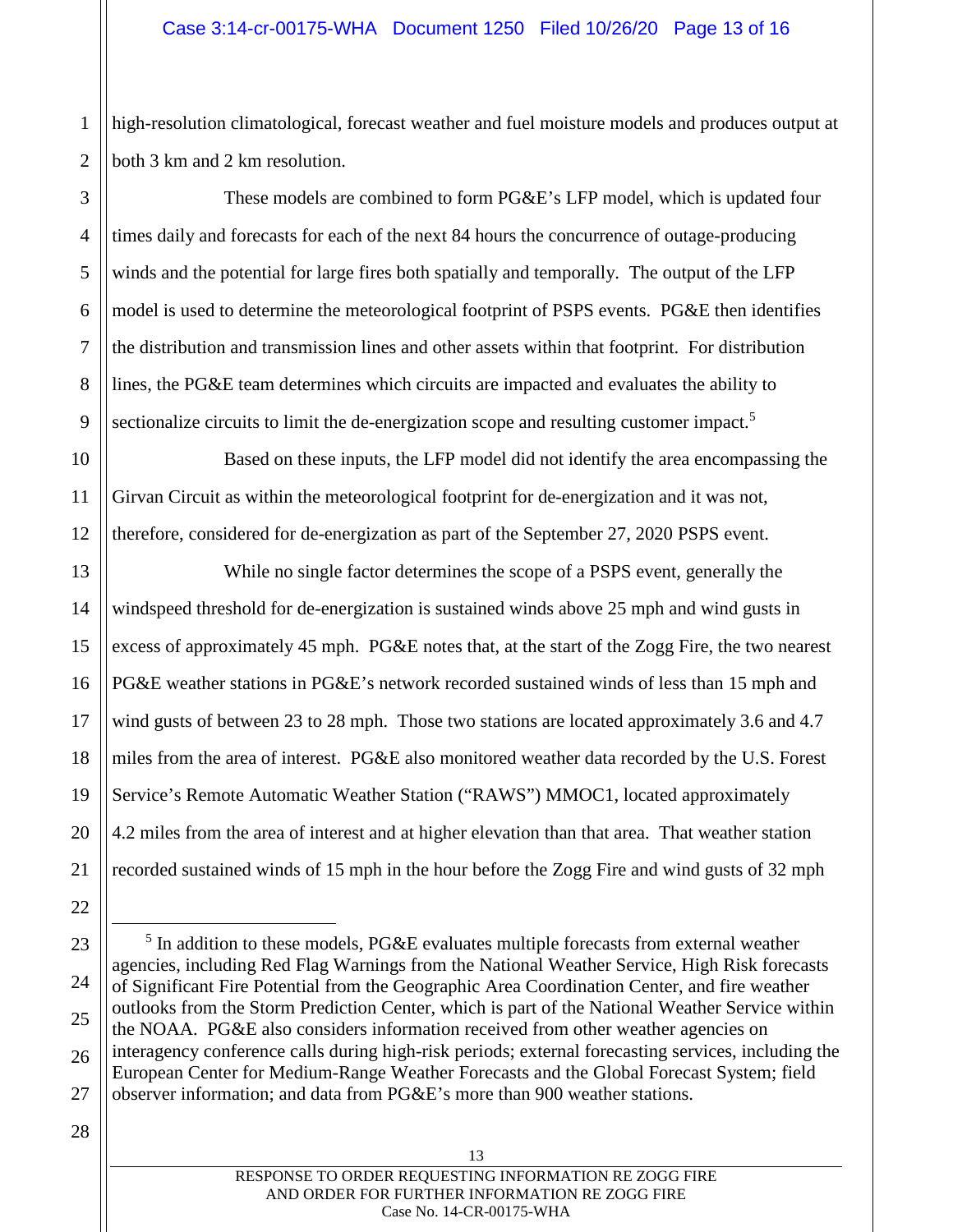2 3 at the start of the fire. The readings from all three stations were below PG&E's general deenergization thresholds. They also were below the general de-energization thresholds in place during the 2019 fire season.

4 5 6 7 8 9 10 11 12 By contrast, for those circuits that are determined by the LFP model to be within the meteorological footprint for a PSPS event, PG&E initiates a multi-step process to determine whether and for how long to proceed with de-energization of circuits in that area. PG&E is attaching as Exhibit E the report for the September 27, 2020 proactive de-energization event that PG&E submitted to the CPUC, as required by Resolution ESRB-8 and in accordance with Ordering Paragraph 1 of CPUC Decision 19-05-042. Among other things, the report explains PG&E's decision to de-energize the areas that ultimately were de-energized and the time, place and duration of the de-energizations that occurred in PG&E's service territory from September 27 to September 29, 2020.

> **Supplemental Question 2:** PG&E shall identify (by name, position and house address, the latter may be under seal) the officer or other employee who made the decision to leave the line energized.

# **PG&E Response:**

1

13

14

15

16

17

18

19

20

21

22

23

24

25

26

As explained above in response to Supplemental Question 1, there was no "decision to leave the line energized" on September 27, 2020 because the Girvan Circuit was not identified as in scope for a potential de-energization by PG&E's Large Fire Probability model.

PG&E notes that, for the circuits potentially in scope for a PSPS event, PG&E's de-energization process involves multiple formal decisions, including the initial decision to open the Emergency Operations Center ("EOC") in response to forecasted weather conditions and authorization for customer notifications, before the final event scope is approved and there is a decision to de-energize. The Officer-in-Charge ("OIC") who approved the final event scope for this event was Michael Lewis, the Interim President of Pacific Gas and Electric Company who oversees Electric Operations. The individuals who advised the OIC in connection with the approval of the final event scope are identified in Exhibit F, which PG&E is filing under seal.

28

27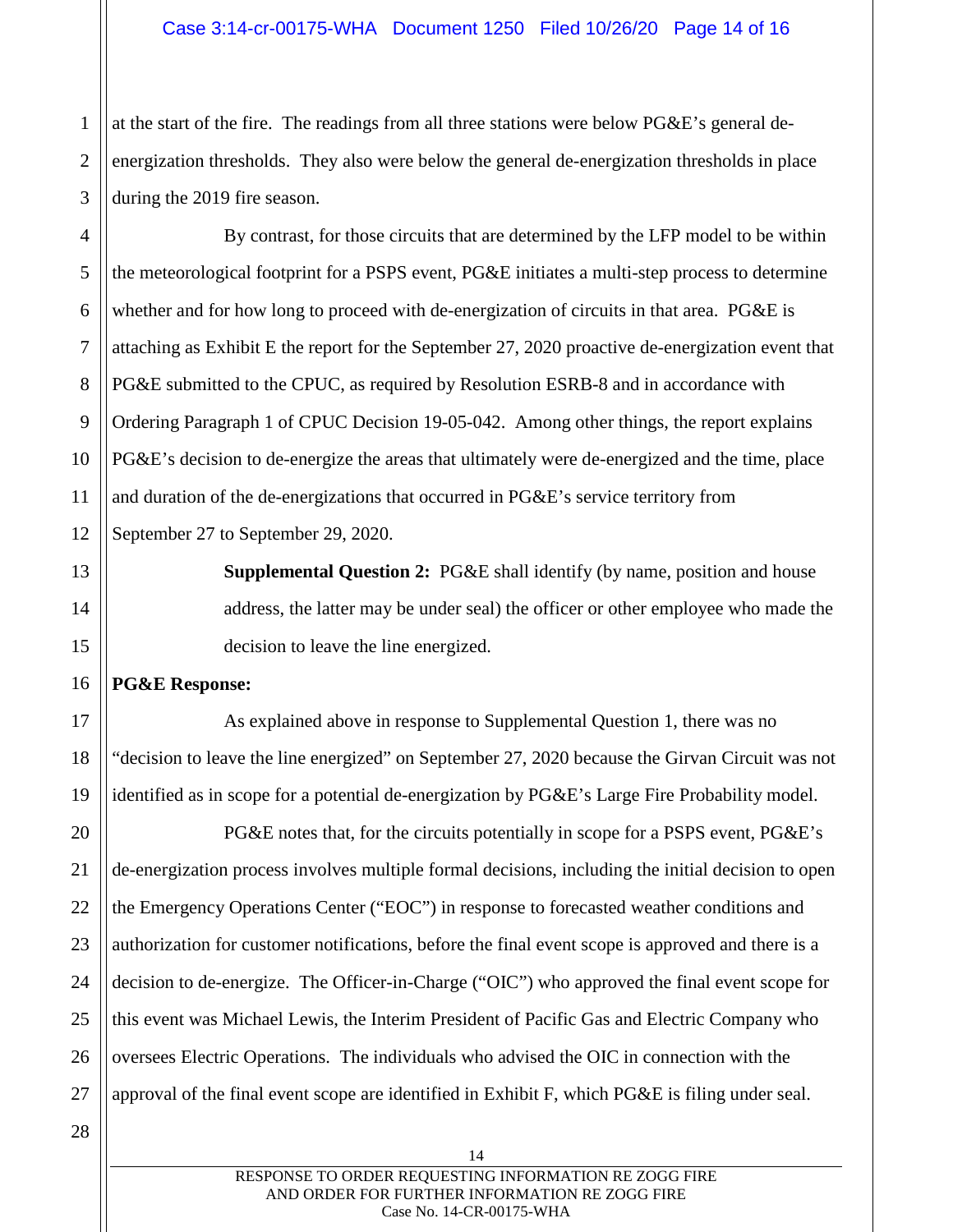**Supplemental Question 3:** PG&E shall identify (by name, position and house address, the latter may be under seal) all others with any role in the decision or recommendation to leave the power on in the line in question.

**PG&E Response:** 

1

2

3

4

5

6

7

8

9

10

11

12

13

20

21

22

23

24

25

26

PG&E refers to its response to Supplemental Question 2.

**Supplemental Question 4:** PG&E shall state in detail and in chronological order the sequence of all events that possibly relate to PG&E's involvement in the ignition of the Zogg Fire. Please also supply photographs or videos of the scene in question.

**PG&E Response:** 

PG&E refers to its response to Question 1 for a detailed, chronologically ordered sequence of events potentially related to the Zogg Fire based on the facts currently known to PG&E.

14 15 16 17 18 19 Contemporaneously with this submission, PG&E is submitting to the Court a flash drive containing (1) photographs of the area of interest taken during the April 2019 WSIP inspection of the Girvan Circuit; (2) photographs of the area of interest taken during the LiDAR survey of the Girvan Circuit in July 2019; and (3) hundreds of photographs of the area of interest taken after the Zogg Fire by PG&E's evidence collection vendor in connection with evidence collection operations in October 2020.<sup>6</sup>

<sup>6</sup> Additional photographs and videos of the area of interest may be generated after the date of this submission as PG&E's evidence collection vendor continues to document the collection of evidence. PG&E also has in its possession photographs or videos taken at the direction of counsel by PG&E's consultants, claims investigators or Electric Incident Investigations group, which constitute attorney work product.

#### 28